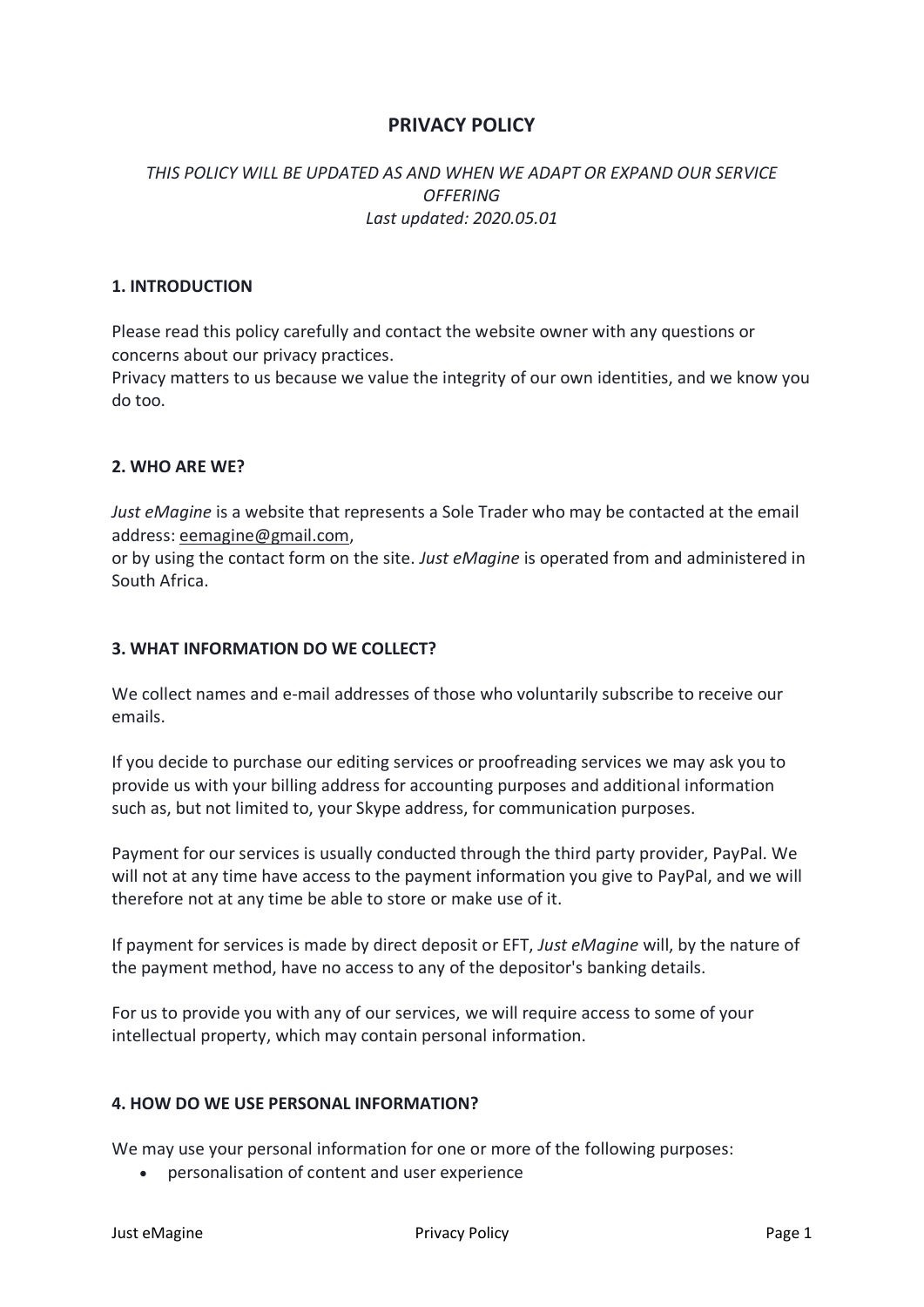- delivering marketing and events communications
- carrying out polls and surveys
- providing services
- improving services
- billing for services

## **5. WHAT LEGAL BASIS DO WE HAVE FOR PROCESSING YOUR PERSONAL INFORMATION?**

Concerning our communication with you, we rely on consent as the relevant processing condition. Subscribing to our email database is a voluntary process and implies consent, as is the signing of any service contract in which additional personal information is asked for. Under the terms of your contract, you will grant us temporary access to some of your intellectual property, which may contain personal information. The providing of this intellectual property implies consent to our possession thereof.

With regard to providing our services, we rely on contract as the relevant processing condition. In submitting the personal information needed for us to provide you with a service, you will sign a contract that safeguards the use of that information.

### **6. WHEN DO WE SHARE PERSONAL INFORMATION?**

We treat your personal information confidentially and will never disclose it for any reason with any third party at any time. This includes any intellectual property you have lent us for the purposes of rendering you a service.

## **7. HOW DO WE SECURE PERSONAL DATA?**

We take all reasonable precautions to protect personal data, including electronic firewalls, password protection, and limited access. Our records are backed up against accidental loss.

## **8. FOR HOW LONG DO WE KEEP YOUR PERSONAL DATA?**

If you have subscribed to our email database, we will keep your name and email address to communicate with you until you tell us not to by unsubscribing from our database, or by emailing us with a request to unsubscribe you.

If you have entered into a contract with us, we will keep the relevant personal information until you terminate that contract, or until the services agreed on have been delivered and paid for, in accordance with South African law.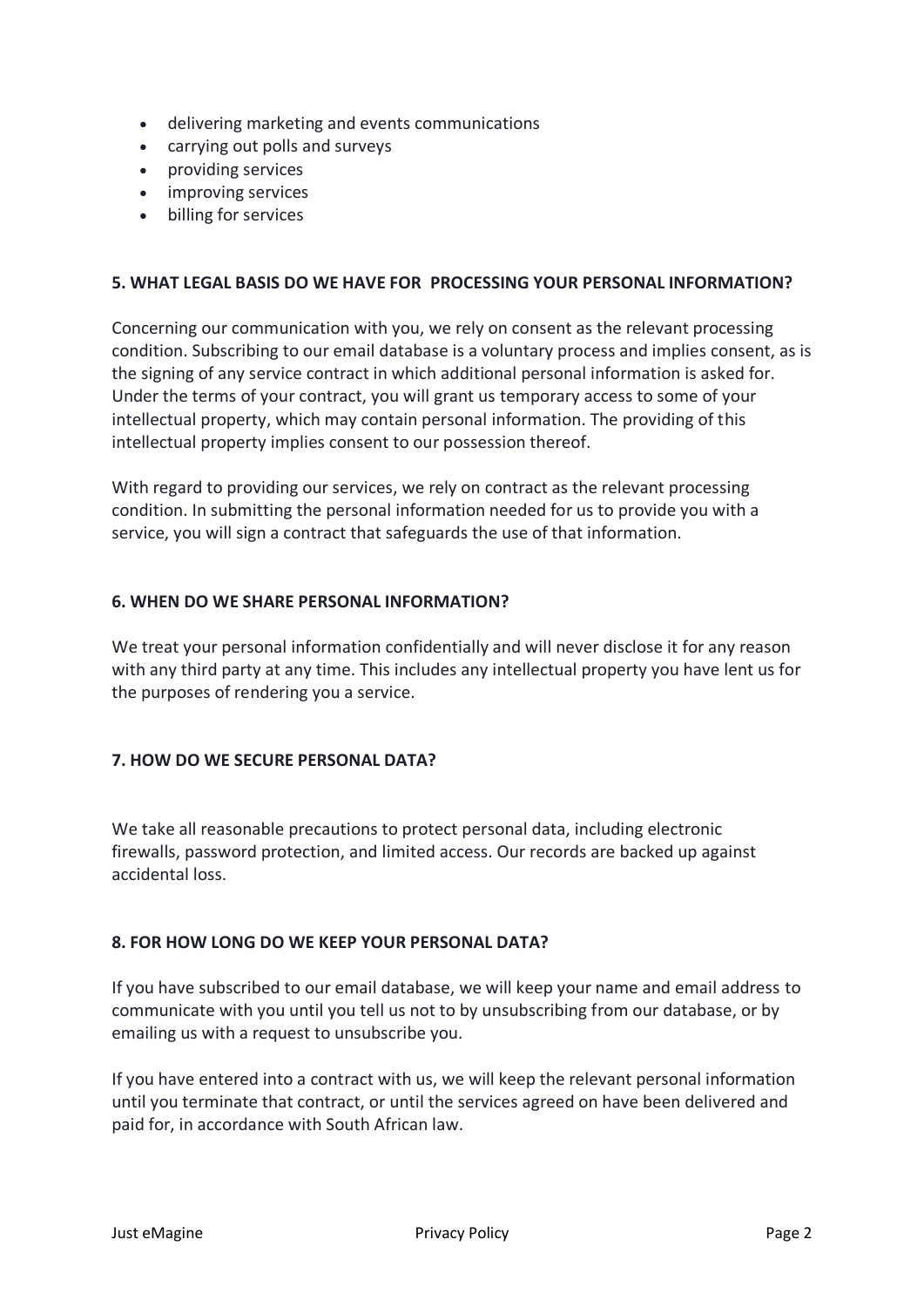If you have given us temporary access to intellectual property which contains personal information, any hard copy information will be returned to you on completion or termination of your contract, and all electronic versions of it will be permanently deleted from our database unless you have agreed in writing that we may retain it.

If you have made any payment against a contract, by South African law we are required to keep your billing information for a period of seven (7) years for tax and administration purposes. At the end of that time, your related personal information will be permanently deleted from our database unless your account with us remains active.

## **9. HOW CAN YOU ACCESS AND CONTROL YOUR PERSONAL DATA?**

Access to personal information:

If you wish to know what personal information relating to you we have on our database, contact the website owner who will send you a list of that information.

Updating personal information:

Contact the website owner with the changes you wish to make. You will receive written confirmation that these changes have been made.

Deleting personal information:

If you would like us to delete any of your personal information, you may do one or both of the following:

unsubscribe from our email database by using the unsubscribe link on our emails, or by sending an email to the website owner with a request to remove your personal information from our database.

Exception:

Note that if you have paid for the provision of any of our services we are required by South African law to keep your records for a period of seven (7) years for tax and administration purposes, only after which that information will be permanently deleted from our database.

## **10. LINKS TO OTHER WEBSITES OR THIRD PARTY CONTENT**

If Just *eMagine* provides links to external websites or resources, this does not mean that we endorse the privacy policies of those entities or the manner in which they make use of personal information. This includes PayPal.

If Just *eMagine* endorses a third party's goods or services, this does not mean that we endorse the privacy policies of that entity or the manner in which they make use of personal information.

We do not take responsibility for any information you submit to any entities other than *Just eMagine*. We, therefore, recommend that you read their privacy policies carefully before providing them with any personal information.